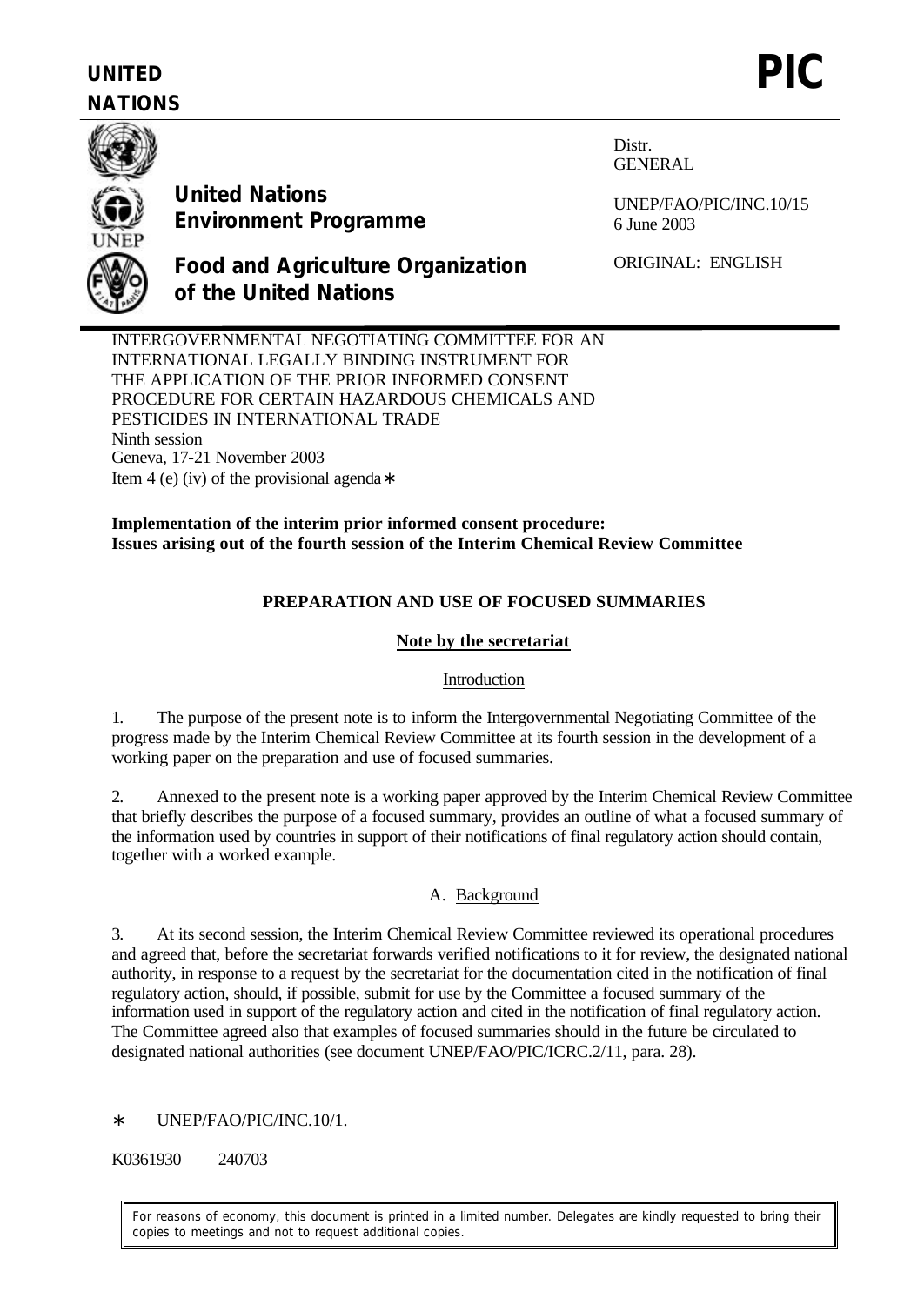## UNEP/FAO/PIC/INC.10/15

4. At its third session, the Interim Chemical Review Committee established a breakout group to develop an outline for focused summaries and guidelines for their preparation. The Committee noted that focused summaries should be aimed at facilitating the Committee's work in making decisions on chemicals and were not intended to replace documentation referred to in the notification of final regulatory action. In follow-up to that recommendation, an example of a focused summary was prepared on the basis of the documentation for monocrotophos (see document UNEP/FAO/PIC/ICRC.3/19, para. 42 and annex I).

5. For the fourth session of the Interim Chemical Review Committee, the report of the breakout group established at the third session and the worked example prepared by the representative of Australia were combined to form a draft working paper (UNEP/FAO/PIC/ICRC.4/5).

6. At the fourth session of the Interim Chemical Review Committee, attention was drawn to the value of focused summaries as useful tools to assist members of the Committee, who were confronted with a very great volume of material accompanying notifications. Focused summaries might also assist by adding transparency to the processes taking place within the Committee.

7. While concern was expressed that the preparation of focused summaries might represent a heavy additional burden for some designated national authorities, it was noted that such summaries were both flexible and not mandatory; they should be based on whatever information was already available. Designated national authorities were the appropriate bodies to prepare focused summaries, since they had the relevant information at their disposal. Also focused summaries would complement the information contained in the reports of the task groups established under the Interim Chemical Review Committee.

8. At its fourth session the Interim Chemical Review Committee warned that efforts by the task groups or others to prepare summaries following submission of notifications might prove to be duplication of effort and cause for delay. In the event that it proved difficult for a designated national authority to prepare a focused summary, it was proposed that members of the Committee, particularly the member from the region concerned, should be asked to assist the authority. However, it was stressed that the preparation of focused summaries should in no way hinder the fulfilment of the mandatory requirements for information submission under the Convention, nor should it delay the process of considering notifications.

9. At its fourth session, the Interim Chemical Review Committee agreed that focused summaries were complementary to the process of reviewing regulatory actions and would facilitate its work. The Committee approved the working paper on the preparation and use of focused summaries, as amended, for transmission to the Intergovernmental Negotiating Committee at its tenth session (see document UNEP/FAO/PIC/ICRC.4/18, paras. 43-47).

## B. Possible action by the Intergovernmental Negotiating Committee

10. The Intergovernmental Negotiating Committee is invited to take note of the working paper annexed to the present note and to consider inviting designated national authorities to prepare focused summaries, on a voluntary basis, using the information at their disposal.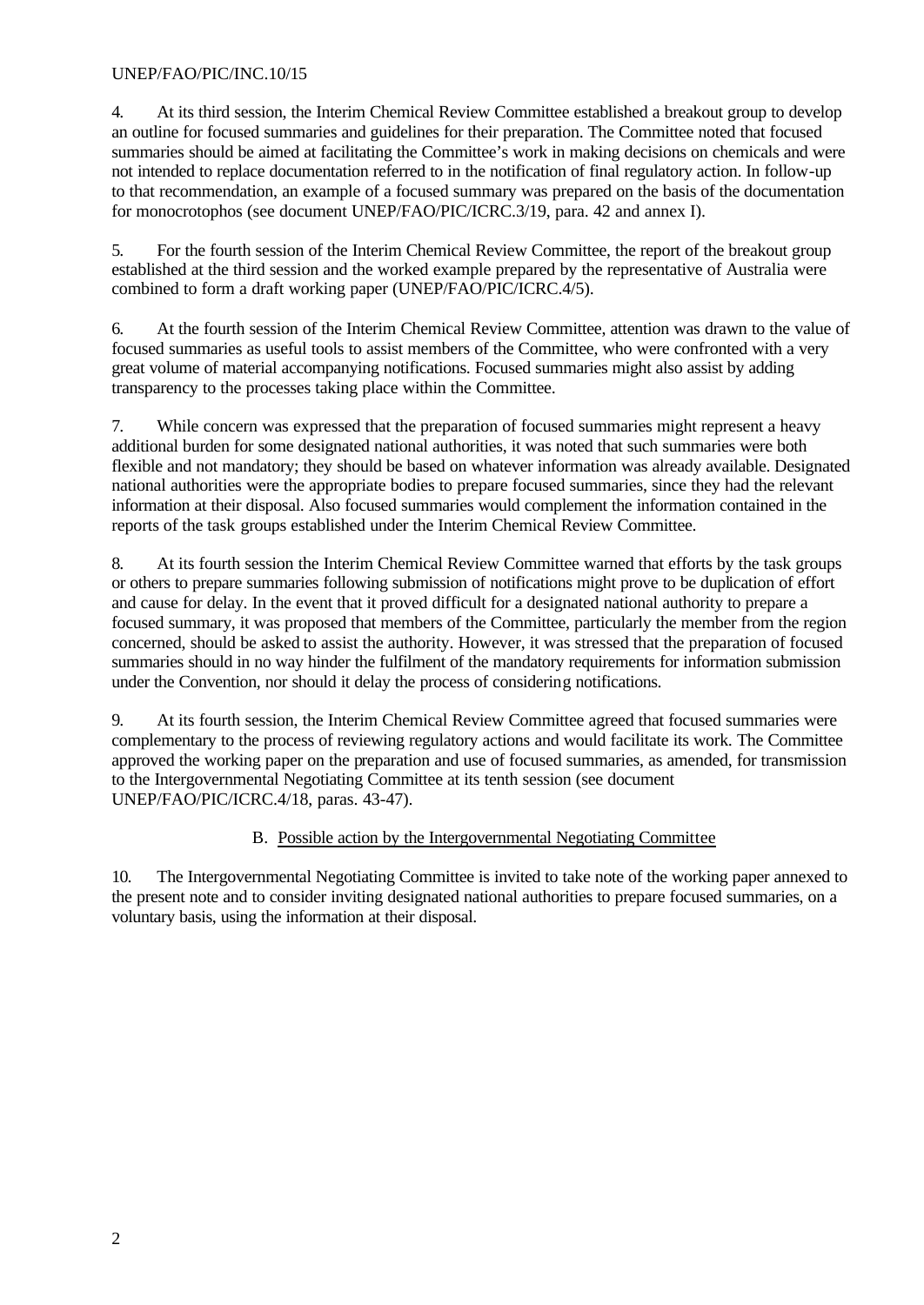#### Annex

#### I. WORKING PAPER ON THE PREPARATION AND USE OF FOCUSED SUMMARIES

#### Purpose of focused summaries

1. Focused summaries are important tools in facilitating the work of the Interim Chemical Review Committee in reviewing notifications of final regulatory actions for banned or severely restricted chemicals which are candidates for inclusion in the interim prior informed consent procedure.

2. Focused summaries should summarize the notification of final regulatory action while ensuring that an adequate level of detail is provided so that the basis for the regulatory action is clearly presented. They should demonstrate how the notification fulfils the criteria in Annex II of the Convention by providing a summary of key decisions and key findings, with references to the associated documents.

3. Designated national authorities (DNAs) are invited to submit focused summaries of the information used in support of regulatory actions when providing supporting documentation for review by the Interim Chemical Review Committee. The use of a focused summary by the Committee is not intended to establish a new obligation for DNAs but remains a voluntary action aimed at facilitating the work of the Committee. Focused summaries should also assist DNAs in putting together a notification of final regulatory action for banned or severely restricted chemicals.

4. The format and content of focused summaries are flexible. They should focus on the information which a Government has considered in support of its final regulatory action. Documentation already produced and published by national Governments may be adequate as focused summaries. Focused summaries should be as informative and as short as possible; depending on the nature of the notification, they could be in the order of 10 pages in length. In situations where the supporting documentation is not available in English, the focused summary would be that part of the documentation which is translated into that language.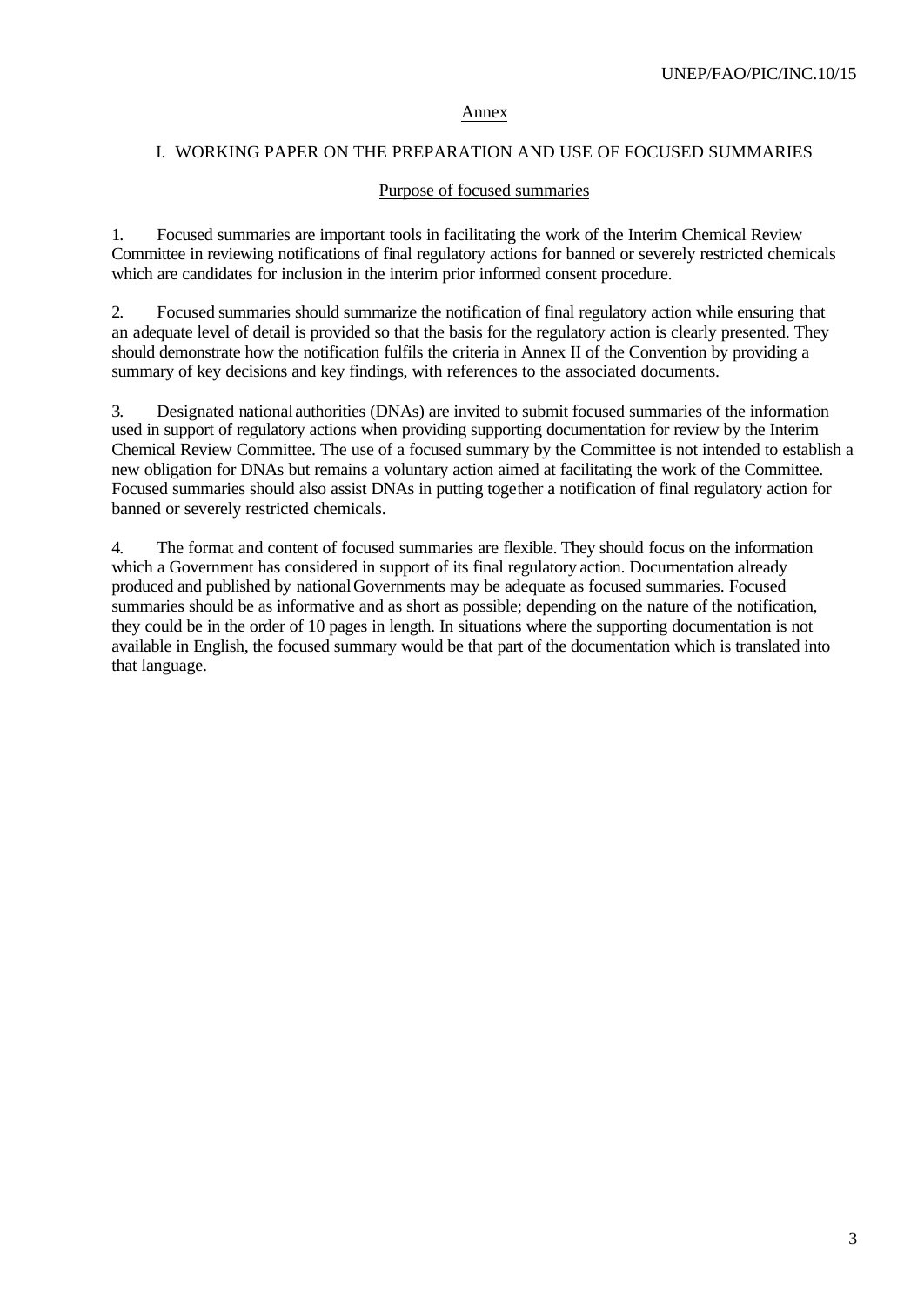# II. OUTLINE/KEY HEADINGS TO INCLUDE IN A FOCUSED SUMMARY

#### A. Introduction

5. This section should provide a brief statement/summary of the final regulatory actions and the reasons for the action taken (e.g. occupational health concerns, environmental concerns). It may include:

(a) The events that led to the final regulatory action;

(b) The significance of the regulatory action, e.g., one use or many uses, level or degree of exposure;

(c) An overview of the regulatory system of the notifying country, if relevant;

(d) The scope of the regulatory action: a precise description of the chemicals subject to the regulatory action.

## B. Risk evaluation

6. This section should contain evidence, as available, that a risk evaluation was carried out under the prevailing conditions of the notifying country. It should confirm that the criteria in Annex II, subparagraph (b) have been met. It may include:

- (a) Key findings of the national risk evaluation;
- (b) Key data reviews consulted together with a brief description;
- (c) Reference to national studies, e.g. toxicological and ecotoxicity studies;
- (d) A summary of actual or potential human exposure and/or environmental fate.

## III. RISK REDUCTION AND RELEVANCE TO OTHER STATES

7. This section should contain evidence that the control action is of relevance to other States. It may include information on the following:

(a) Estimates of the quantity of chemicals used, or imported/exported, at the time of the regulatory action and, if possible, information on ongoing trade;

(b) Relevance of the control action to other States, i.e. those with similar conditions of use;

(c) Comments on the typical use of the chemical in the notifying country, with comments on possible misuse if appropriate.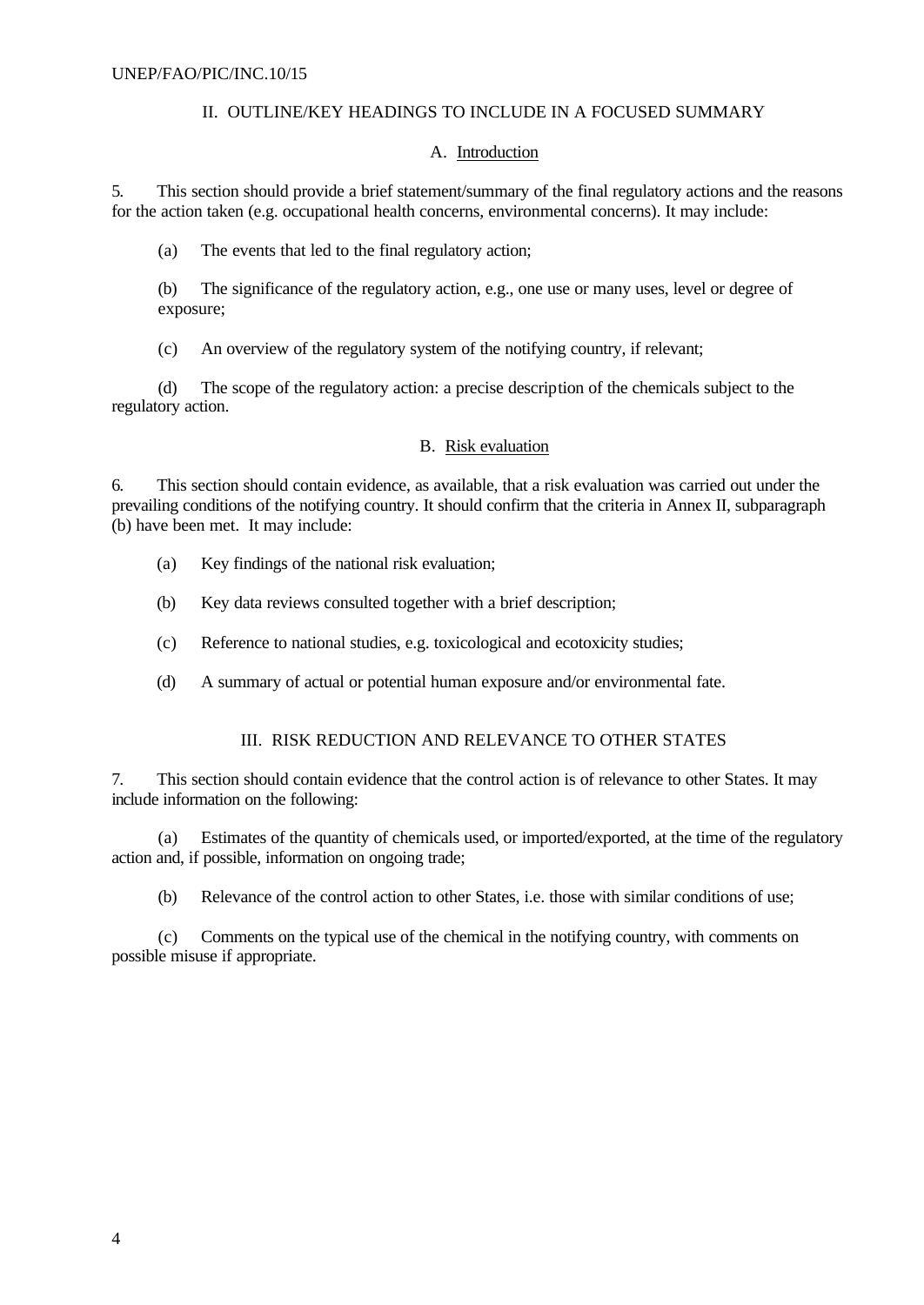## WORKED EXAMPLE OF A FOCUSED SUMMARY – MONOCROTOPHOS

#### A. Introduction

1. This section should provide a brief statement/summary of the final regulatory action and the reasons for the action taken (e.g. occupational health concerns, environmental concerns). It may include:

(a) The events that led to the final regulatory action

The registration of monocrotophos and all products was withdrawn as the result of a review of monocrotophos conducted by the Australian National Registration Authority for Agricultural and Veterinary Chemicals (NRA) and its advisory agencies.

(b) Significance of the regulatory action, e.g., one use or many uses, level or degree of exposure

From 9 December 1999, the Australian registration of monocrotophos was cancelled by the NRA. The NRA's decision cancels the registrations and all relevant approvals, and halts further imports. Use of monocrotophos will be phased out over a year to allow current stocks of monocrotophos to be used up. This was seen as the lowest-risk option for disposing of existing stocks of monocrotophos, in the light of risks associated with product recall, storage and disposal. It also allows users time to change over to other pesticides. Wholesale supply of products to cease by 30 June 2000; retail sale to cease by 31 December 2000; and all minimum recommended levels will be withdrawn from 30 June 2002.

(c) An overview of the regulatory system of the notifying country, if relevant

The NRA is an independent statutory authority with responsibility for the regulation of agricultural and veterinary chemicals. The NRA's Existing Chemicals Review Programme (ECRP) systematically examines agricultural and veterinary chemicals registered in the past to determine whether they continue to meet current standards for registration. Chemicals for review are chosen according to predetermined, publicly available selection criteria. The review's findings are based on information collected from a variety of sources, including data packages and information submitted by registrants, information submitted by members of the public, questionnaires sent to key user/industry groups and Government organizations, and literature searches.

(d) Scope of the regulatory action: a precise description of the chemicals subject to the regulatory action

Australia has withdrawn registration for monocrotophos and all products with a phase-out period of one year, ending 30 June 2002 for existing stocks. The Australian MRLs for monocrotophos are to be withdrawn on 30 June 2002.

#### B. Risk evaluation

2. This section should contain evidence, as available, that a risk evaluation was carried out under the prevailing conditions of the notifying country. It should confirm that criteria in Annex II, subparagraph (b) have been met. It may include:

(a) Key findings of the national risk evaluation

Australia's risk evaluation took into account toxicology and public health; occupational health and safety; environmental impact; trade impact; and availability of lower-risk alternatives. The review concluded that continued use of monocrotophos would pose an unacceptably high risk to workers, to wildlife, especially avian and aquatic species, and to trade. The environmental risk of monocrotophos use is primarily through exposure of non-target species. Monocrotophos is very highly toxic to birds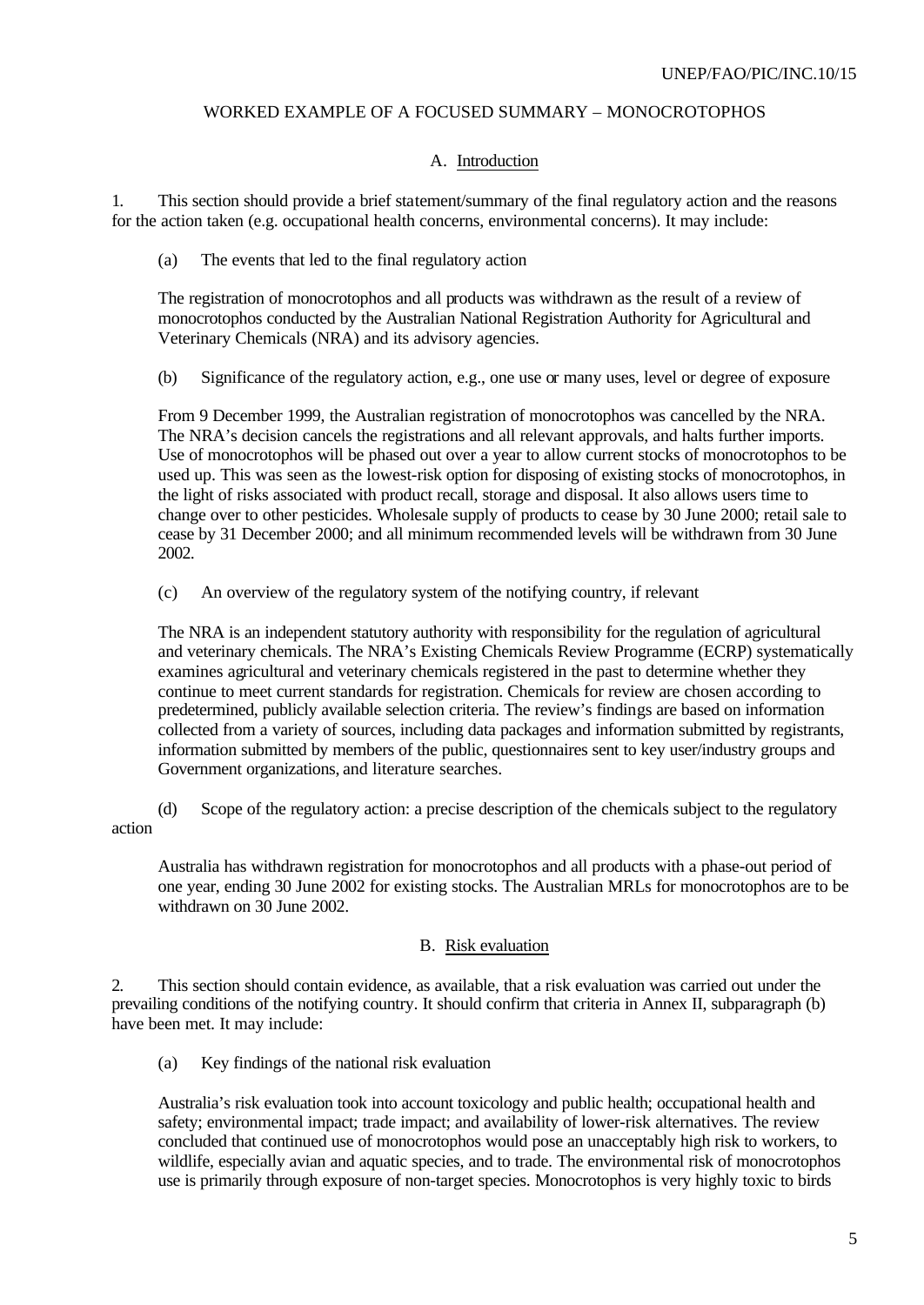exposed on an acute oral and subacute dietary basis. Monocrotophos was determined to be the cause of mortality or was strongly implicated in a large number of bird-kill incidents affecting a wide variety of avian species. Monocrotophos posed serious risks to birds even when application was performed in a manner consistent with label directions. Monocrotophos is also highly toxic to freshwater invertebrates. The human health risk arises because monocrotophos is a potent cholinesterase inhibitor and applicators and workers are potentially at risk of acutely toxic effects. In laboratory studies on rats and rabbits, monocrotophos was found to induce maternal toxicity and developmentally toxic effects (runting), but no major teratological abnormalities, at low doses.

(b) Key data reviews consulted together with a brief description

FAO/WHO, 1995. Pesticide Residues in Food – 1995 evaluations. Part II - Toxicological and Environmental. Joint Meeting on Pesticide Residues (JMPR); WHO Geneva WHO/PCS/96.48.

FAO/WHO, 1993. Pesticide Residues in Food – 1993; Report, Joint Meeting on Pesticide Residues (JMPR); FAO Plant Production and Protection Paper 122.

FAO/WHO, 1995. Pesticide Residues in Food – 1995; Report, Joint Meeting on Pesticide Residues (JMPR); FAO Plant Production and Protection Paper 133.

WHO/PCS/96.3. World Health Organization, IPCS, Geneva.

USEPA, 1985. Guidance for the re-registration of manufacturing use and certain end use pesticide products containing monocrotophos. USEPA, Washington, D.C. (Sept. 1985).

USEPA, 1985. Pesticide fact sheet No 72: Monocrotophos. USEPA, Washington D.C.

(c) Reference to national studie s, e.g. toxicological and ecotoxicity studies

The NRA review of monocrotophos, January 2000. NRA Review Series 00.1. National Registration Authority for Agricultural and Veterinary Chemicals. (http://www.nra.gov.au/chemrev/chemrev.shtml)

National Registration Authority for Agricultural and Veterinary Chemicals (NRA) Board Resolution 793, Action 99-77a, 9 December, 1999.

(d) Summary of actual or potential human exposure and/or environmental fate

#### Human exposure assessment

General public: The only exposure path relevant to the general public was considered to be food. An estimate of monocrotophos intake was derived from the Australian Market Basket Survey. This procedure is based on measured monocrotophos residues found in food surveys rather than assuming that the pesticide is present at the maximum residue limit (MRL). In 1994, the estimated intake in the group with the highest consumption of monocrotophos residues (toddlers aged two) was 7.2 ng/kg bw/day which accounts for less than 3 per cent of the acceptable daily intake (ADI).

Workers: In accordance with internationally accepted practice, the occupational risk assessment was based on hazard characterization and worker exposure. The latter took into consideration the mixing, loading and application activities involved in the use of the pesticide. However, there were no measured worker exposure studies for mixing, loading or application of monocrotophos and therefore, the United Kingdom Prediction Operator Exposure Model (UKPOEM) was used to estimate exposure, from which margins of exposure (MOE) for the Australian use pattern were determined wherever possible.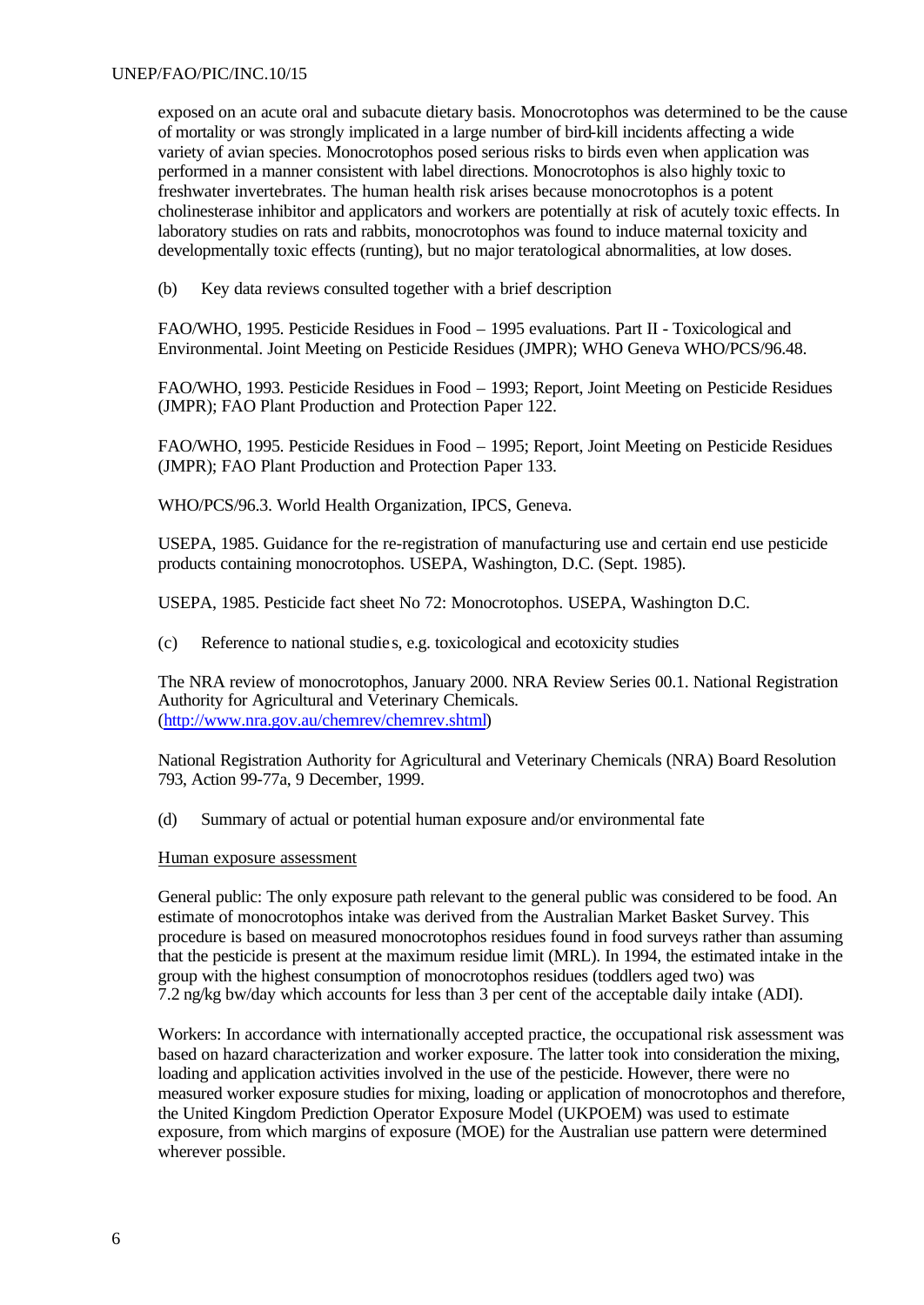The conclusions of the occupational health and safety assessment were that:

- High-volume air-blast spraying of fruit and vegetables posed a high and unacceptable risk for workers applying monocrotophos, even if mixer/loader exposure was eliminated.
- High-volume and low-volume boom-spraying on flowers, tomatoes, French beans and maize are not supported as the risk is unacceptable.
- Ground-spraying on broadacre crops is not supported as the risk is unacceptable.
- Aerial spraying is the only application method which was supported because of the comparatively minimal likely exposure to users.

#### Environmental exposure assessment

Australia's environmental assessment calculations using standard methodology showed that there was a high risk to birds from the use of monocrotophos when avian food items were sprayed. There was also a high aquatic risk to sensitive invertebrates from spray drift at all application rates, except for boom-spray applications at 140 g a.i/ha, where, provided suitable measures to reduce spray drift are in place, the risk is moderate. The risk to bees and other non-target insects was high. There is also a potentially high risk to aquatic organisms from runoff if rain occurs within days of application.

#### C. Risk reduction and relevance to other states

3. This section should contain evidence that the control action is of relevance to other States. It may include information on the following:

(a) Estimates of the quantity of chemicals used, or imported/exported, at the time of the regulatory action and, if possible, information on ongoing trade

#### No information

(b) Relevance of the control action to other States, i.e. those with similar conditions of use

The restriction of use of monocrotophos should be considered by all States because of the high risk associated with all uses but particularly ground spraying, of monocrotophos even when rigorous occupational health and safety practices are employed. The Australian review identified risks to users, trade and the environment and especially to avian and aquatic species.

Alternatives: The following alternatives are considered to pose lower risks to workers and the environment. World Health Organization hazard classifications are provided as an aid to the consideration of relative risks. The classifications are for active constituents. Actual hazard depends on formulations.

Moderately hazardous: chlorpyrifos, diazinon; dimethoate; fenitrothion

Slightly hazardous: azamethiphos; malathion.

(c) Comments on the typical use of the chemical the notifying country, with comments on possible misuse if appropriate